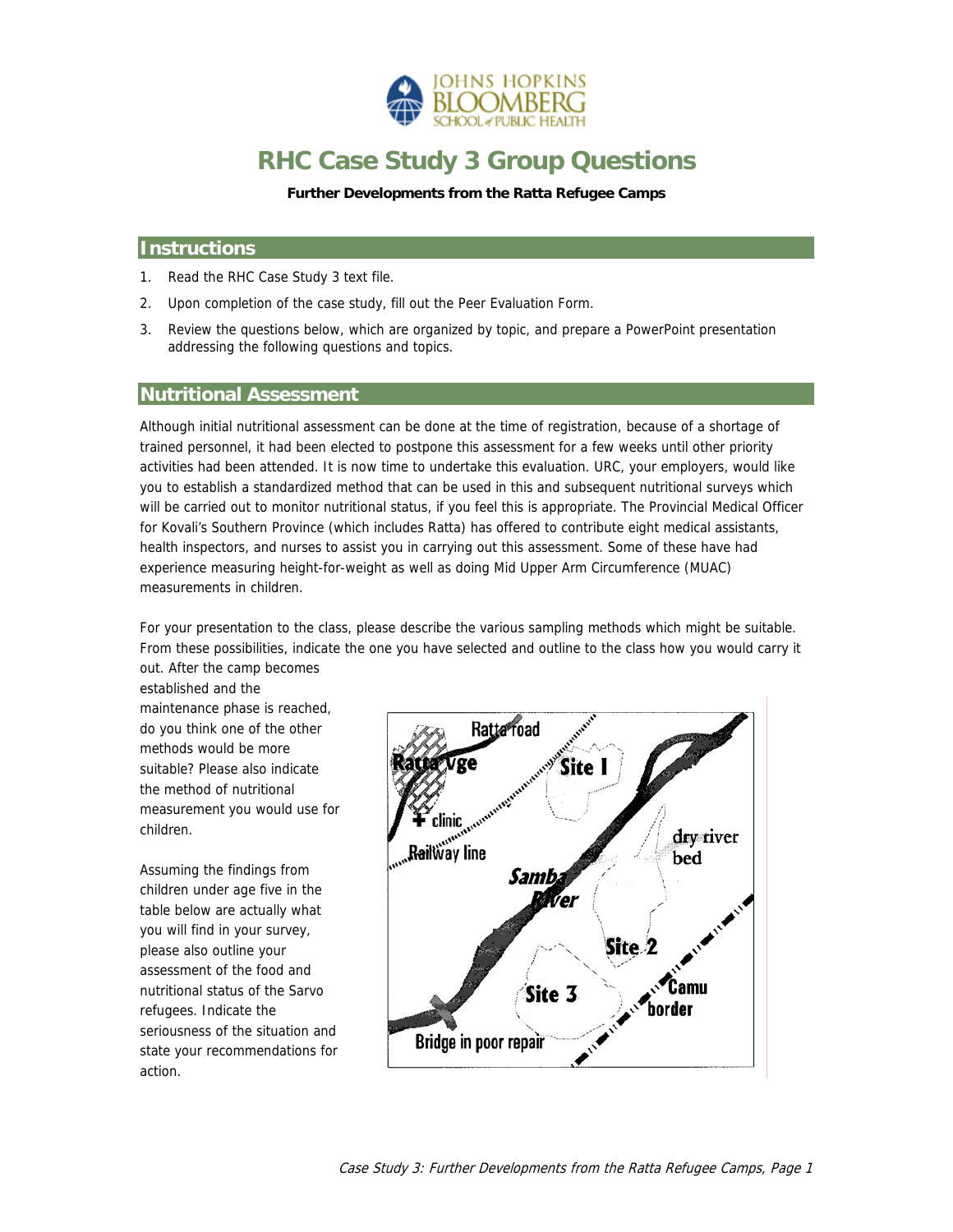

| <b>Malnutrition</b>                                           |              |      | E  |      | <b>Total</b> |      |
|---------------------------------------------------------------|--------------|------|----|------|--------------|------|
|                                                               | $\mathsf{n}$ | %    | n  | %    | $\mathsf{r}$ | %    |
| Moderate<br>$-2.0z$ to $-3.0z$<br>(80%-70% std)               | 15           | 13   | 17 | 18   | 32           | 15.2 |
| <b>Severe</b><br>3.0 or worse,<br>or with odema<br>(<70% std) |              | 6    | 7  | 7.4  | 14           | 6.7  |
| Global                                                        | 22           | 19.1 | 24 | 25.2 | 46           | 21.9 |
| <b>Total number</b>                                           | 115          |      | 95 |      | 210          |      |

*Table 1. Malnutrition findings* 

#### **Supplementary and Therapeutic Feeding**

- The experts carrying out the nutritional survey set about their task with a speed and diligence that amazed even veteran refugee workers. Their results are presented at the end of Group's A assignment in Table 1. You have been asked by URC headquarters to consider whether supplementary and therapeutic feeding programs will be required for this camp.
- Assuming that the headquarters agrees to commit the resources and personnel need to run this program, please outline for the class the indications for each of these types of programs. Also estimate the potential number of beneficiaries under the age of five and indicate what other groups might be included in the supplemental feeding program. Indicate the different approaches to supplementing the general rations and state when it is appropriate to discontinue these programs.
- Since these programs require considerable resources, both in the form of supplies and also in the form of personnel, please calculate these based on the present population. Explain what might be needed if the population were to double and indicate where you would situate services in the camp as it now stands.

#### **Food Interventions and Preventing Micronutrient Deficiencies**

- You have been appointed as food and nutrition coordinator for URC. Your task is to determine what type of feeding activities are to be established, the quality of foods to be provided (Kcal, protein, etc.), and to monitor the food basket and survey of food actually reaching the household level. For the purpose of the group work, you may make any assumptions that you feel are appropriate.
- Three years ago in another country, URC received bad publicity (in the MMWR and elsewhere) when an outbreak of pellagra occurred in a refugee population for which it was responsible for feeding. The head office is anxious that pellagra or other micronutrient deficiencies do not occur.
- For your class presentation, please outline how you will be carrying out these tasks in the two sections above. On the micronutrient aspect, please outline for the class the types of micronutrient deficiencies which have occurred (listing the instance where they occurred if you wish), and how these can be prevented by correctly managing the dietary program.